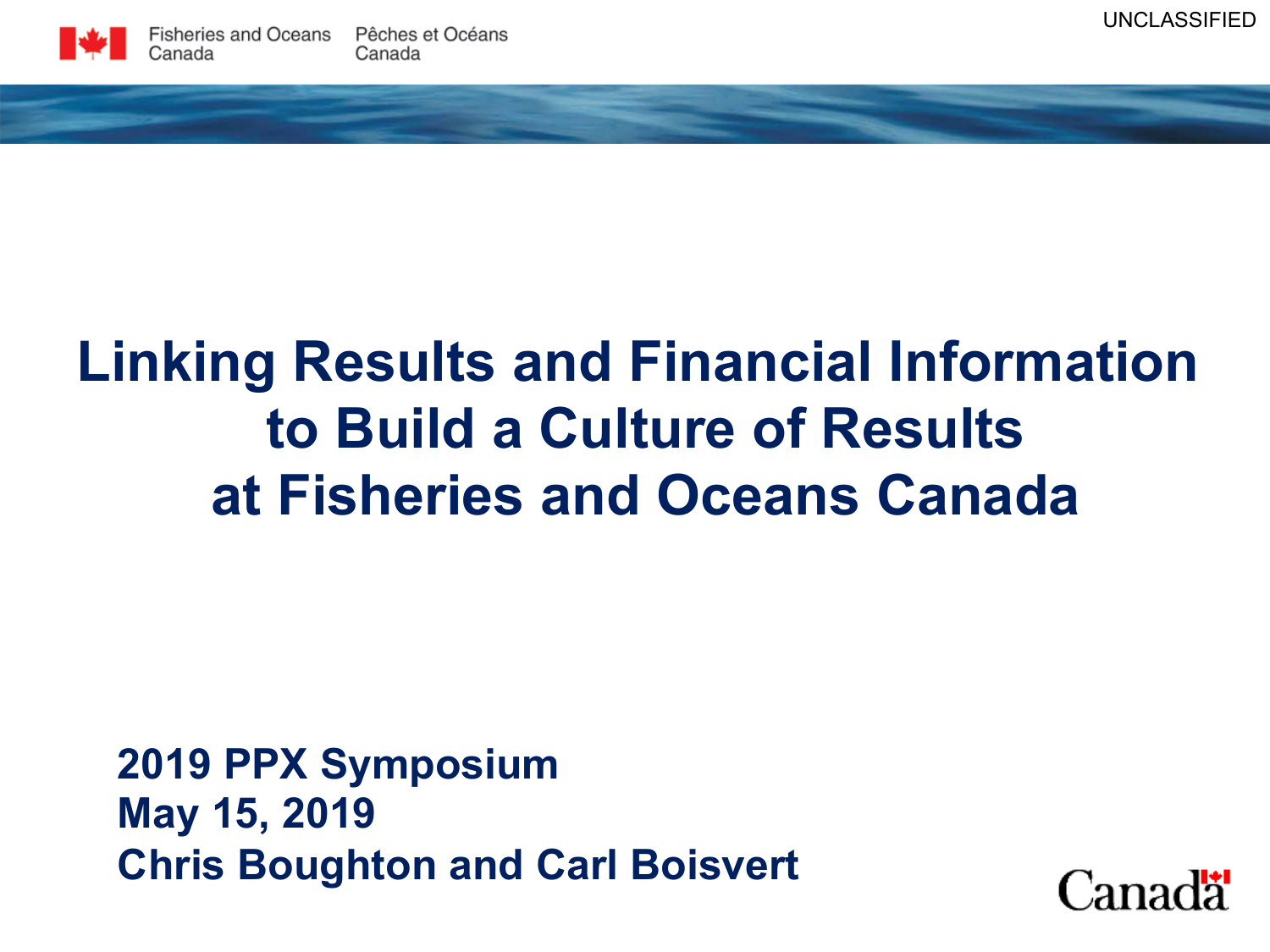

### **Objectives of the Presentation**

Discuss how different directorates in Fisheries and Oceans Canada are working together to improve the understanding of results achieved and resources used to achieve them

Introduce two DFO projects advancing this work: 1) Linking financials and results information and 2) Results Reviews

Hear from other departments about what they are doing in this regard

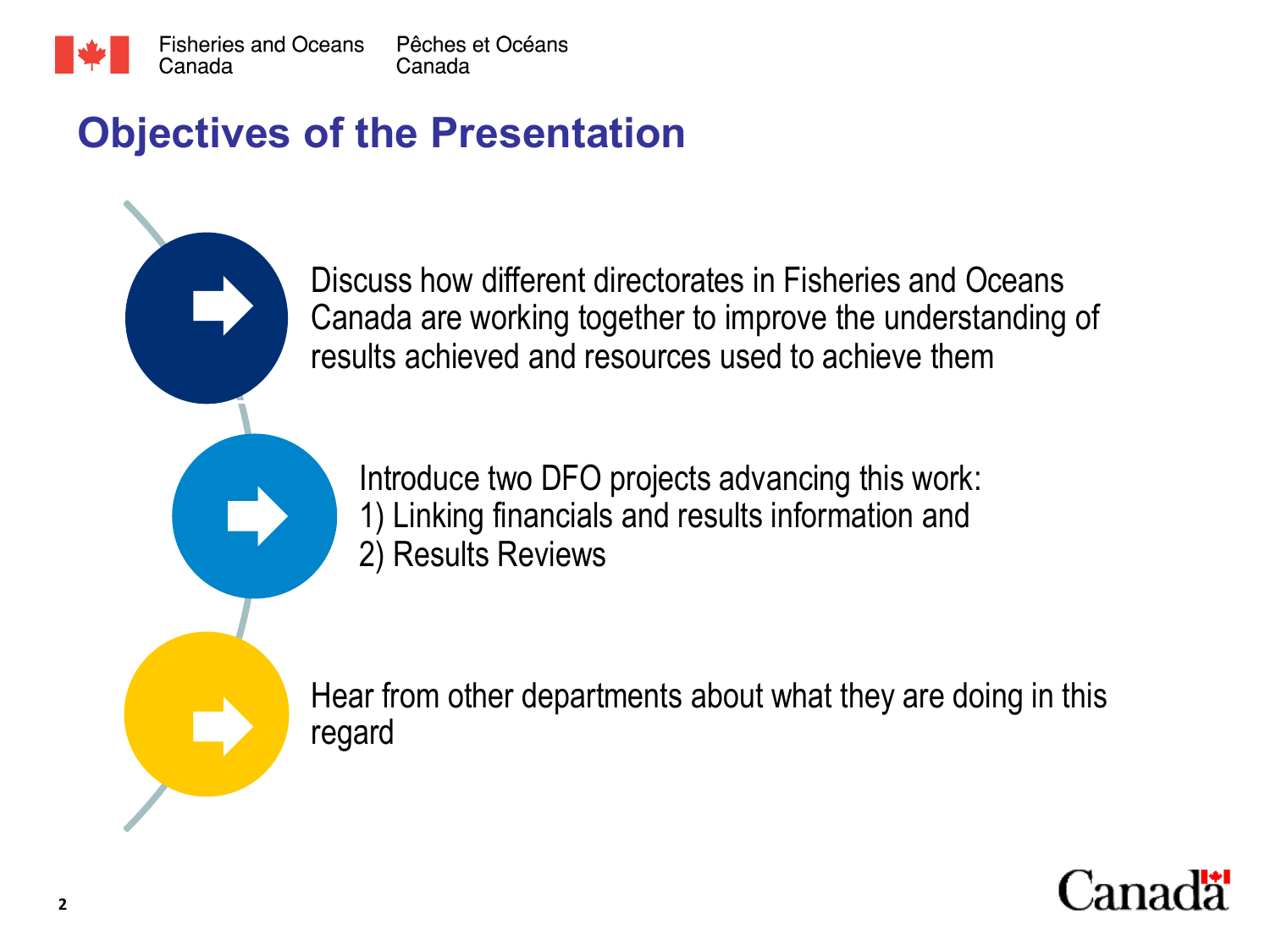

### **Introduction**

**Fisheries and Oceans Canada – Chief Financial Officer Sector** 



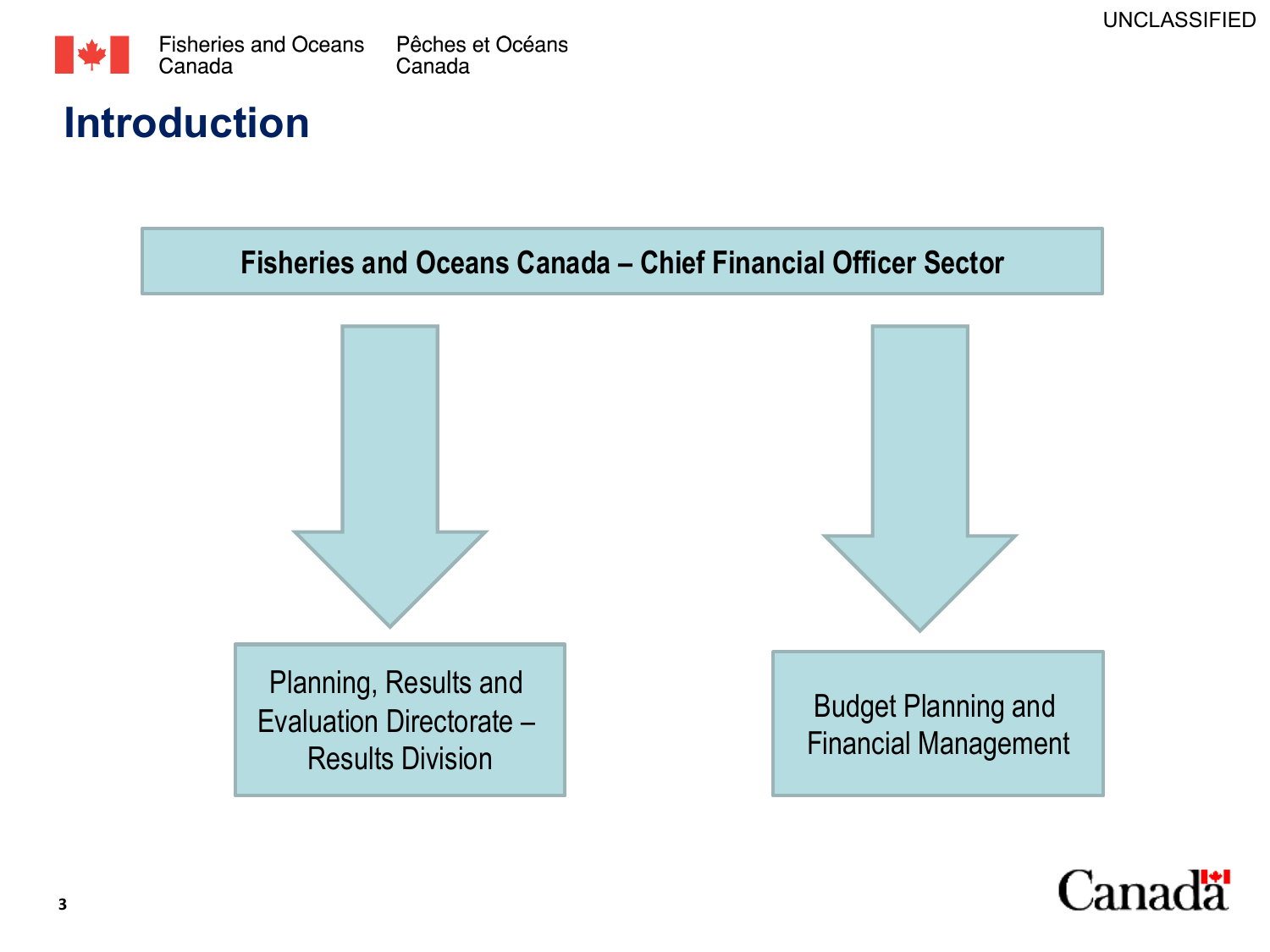

### **Why Link Results and Financials?**

At Fisheries and Oceans Canada's Performance Measurement and Evaluation Committee in January 2018, a decision was taken to link results and financial information.

**Why was this decision taken?** So the Department can better assess **how** it is achieving results, and understand the resources it is spending to achieve its Departmental Results.

**How will this help the department?** This will allow the Department to optimize the effectiveness and efficiency of different ways of achieving results, strengthen program management, support innovation, and improve how it tells its performance story.

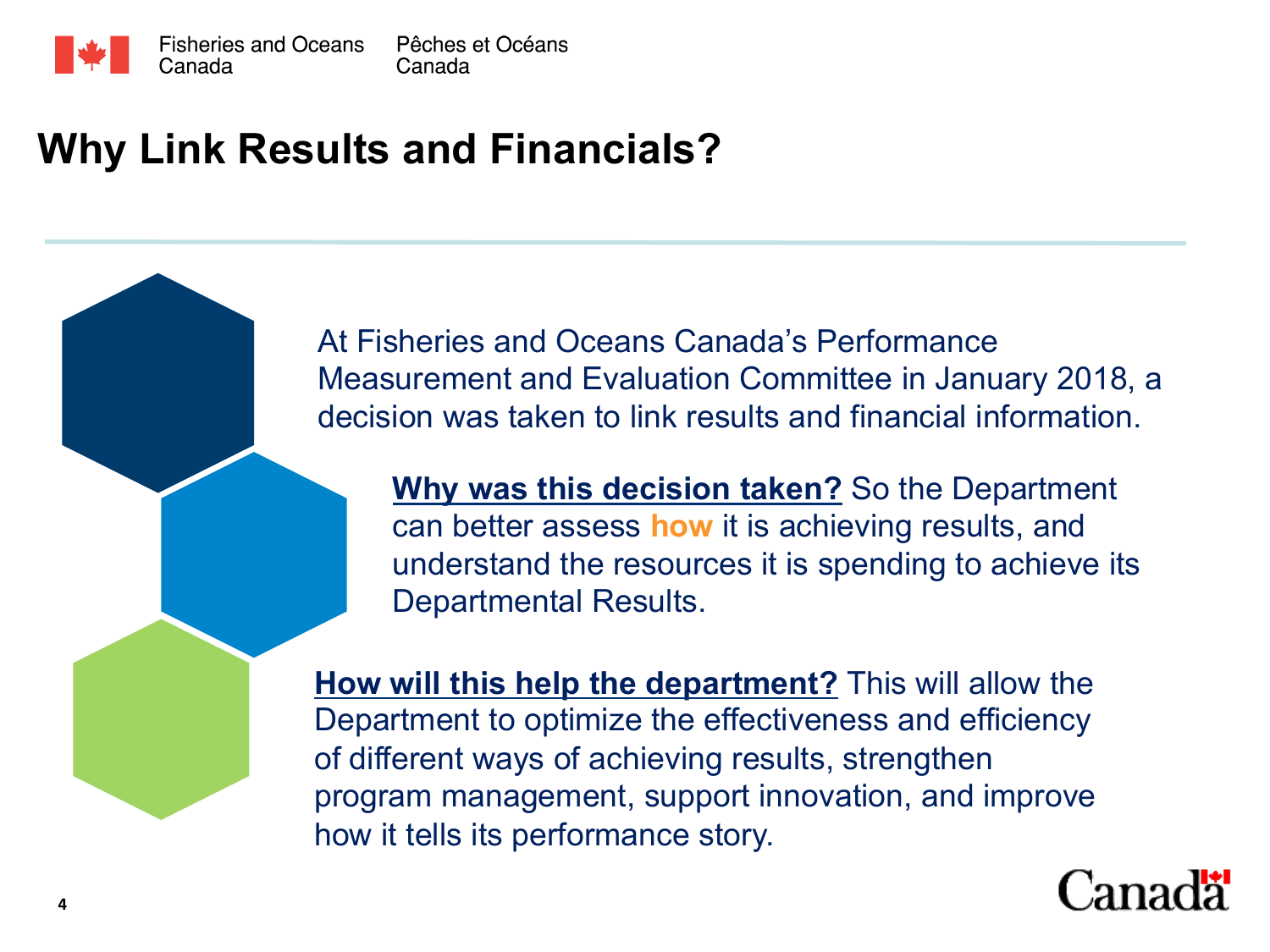

### **Results – What, Why, Who and How**

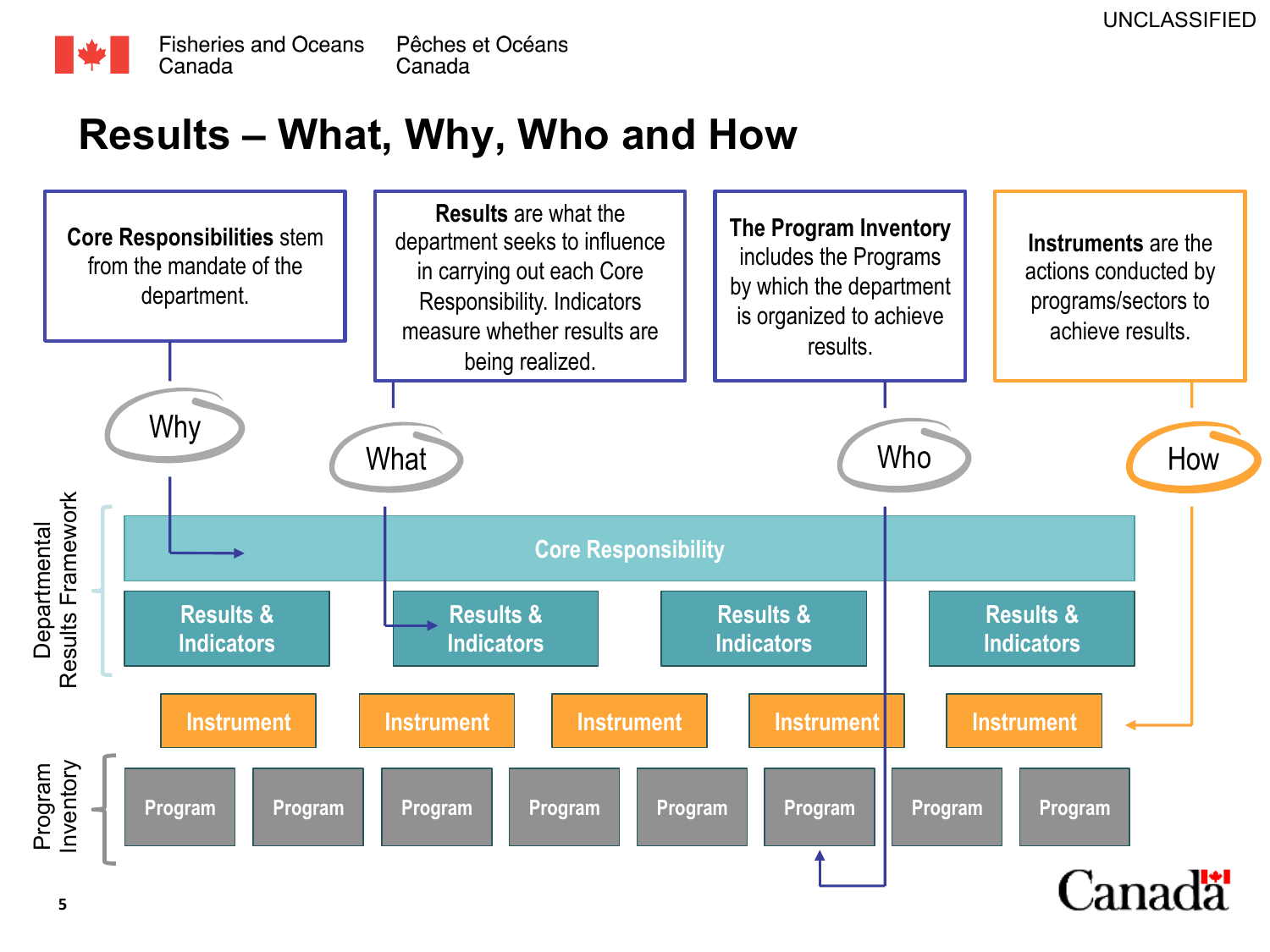

### **Qu'est-ce qu'un instrument?**

Les instruments sont ce que le Ministère fait pour atteindre ses résultats (p. ex. recherche scientifique, engagement autochtone, surveillance, etc.).

Les programmes et les initiatives utilisent généralement de multiples instruments pour obtenir des résultats.

Les données et les résultats financiers seront liés par instrument. 



Une liste d'instruments a été créée et est en cours de validation. 

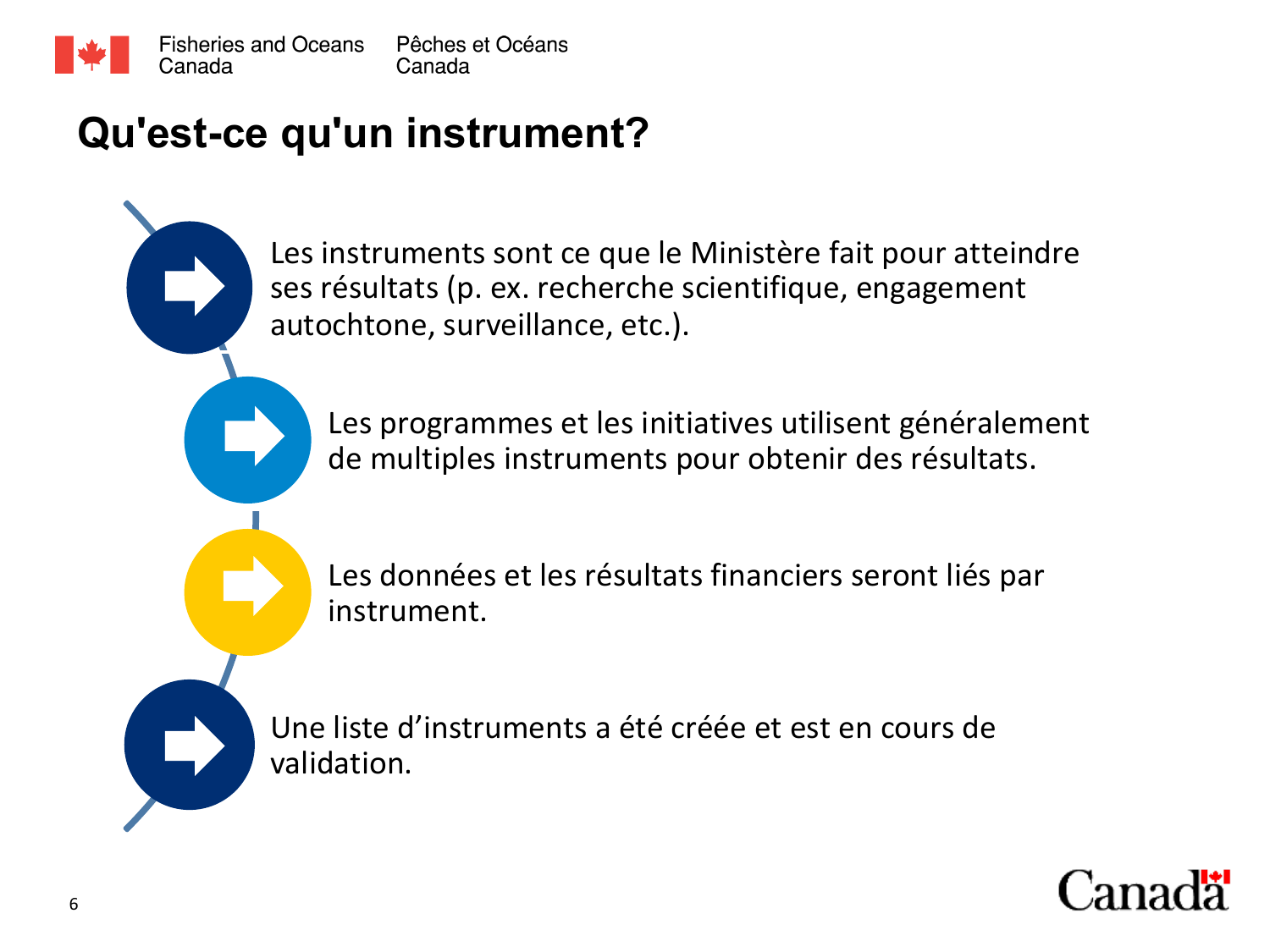

## **Illustration: Instruments for Recovery of Endangered Whales**

Expected Result: Human-induced threats for specific species of whales are addressed to support the implementation of Species at Risk Act Recovery Strategies and Action Plans for these species





**7**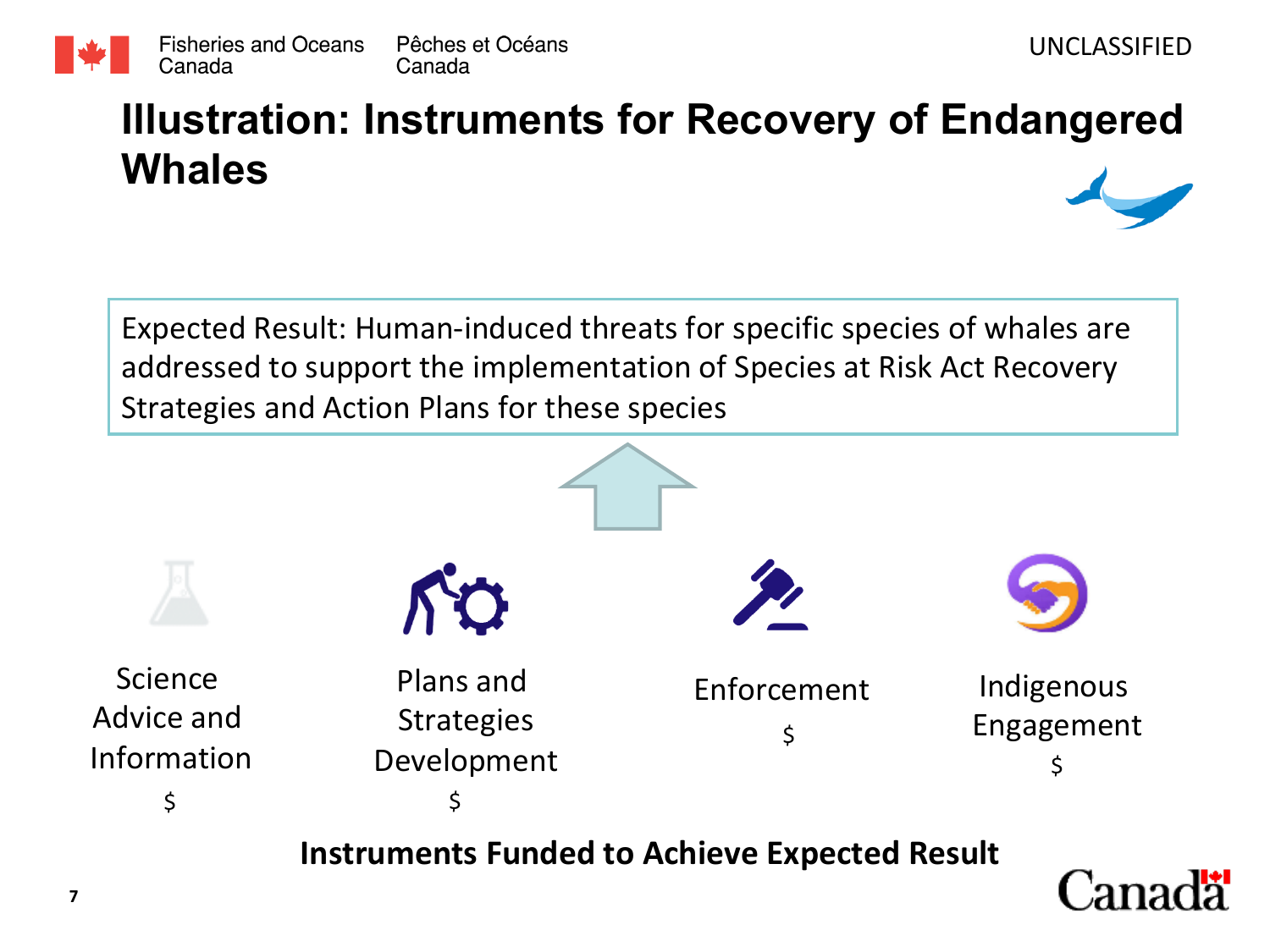

- § **Conducting Research**
- § **Developing and Providing Information, Analysis, Advice**
- § **Engaging and Consulting With Indigenous Peoples**
- § **Engaging and Consulting With International Parties**
- § **Engaging and Consulting with Provinces and Territories**



- § **Engaging and Consulting with Others**
- § **Developing and Implementing Agreements with Indigenous Peoples**
- § **… with International Parties**
- § **…with Provinces / Territories** § **Enforcement**
- § **Developing Legislation, Regulations and Policies**
- § **Communicating …**
- § **Implementing …**
- § **Reviewing…**
- § **Developing Plans / Strategies**
- § **Disseminating Plans / Strategies**
- § **Implementing Plans / Strategies**

§ **Educating the Public** 

il.

 $\frac{1}{\sqrt{2}}$ 

- § **Supporting External Capacity Building**
- § **Monitoring and Surveillance**
- 

§ **Maintaining External Infrastructure**  § **Recruiting for Operational Readiness** 



§ **Training for Operational Readiness** 

- § **Acquiring Assets**
- § **Maintaining Assets**



- § **Disposing of Assets**
- § **Providing Services to Support Accessible and Safe Marine Travel**
- § **Conducting Search and Rescue**
- § **Responding to Environmental Incidents**
- § **Responding to Maritime Security Incidents**

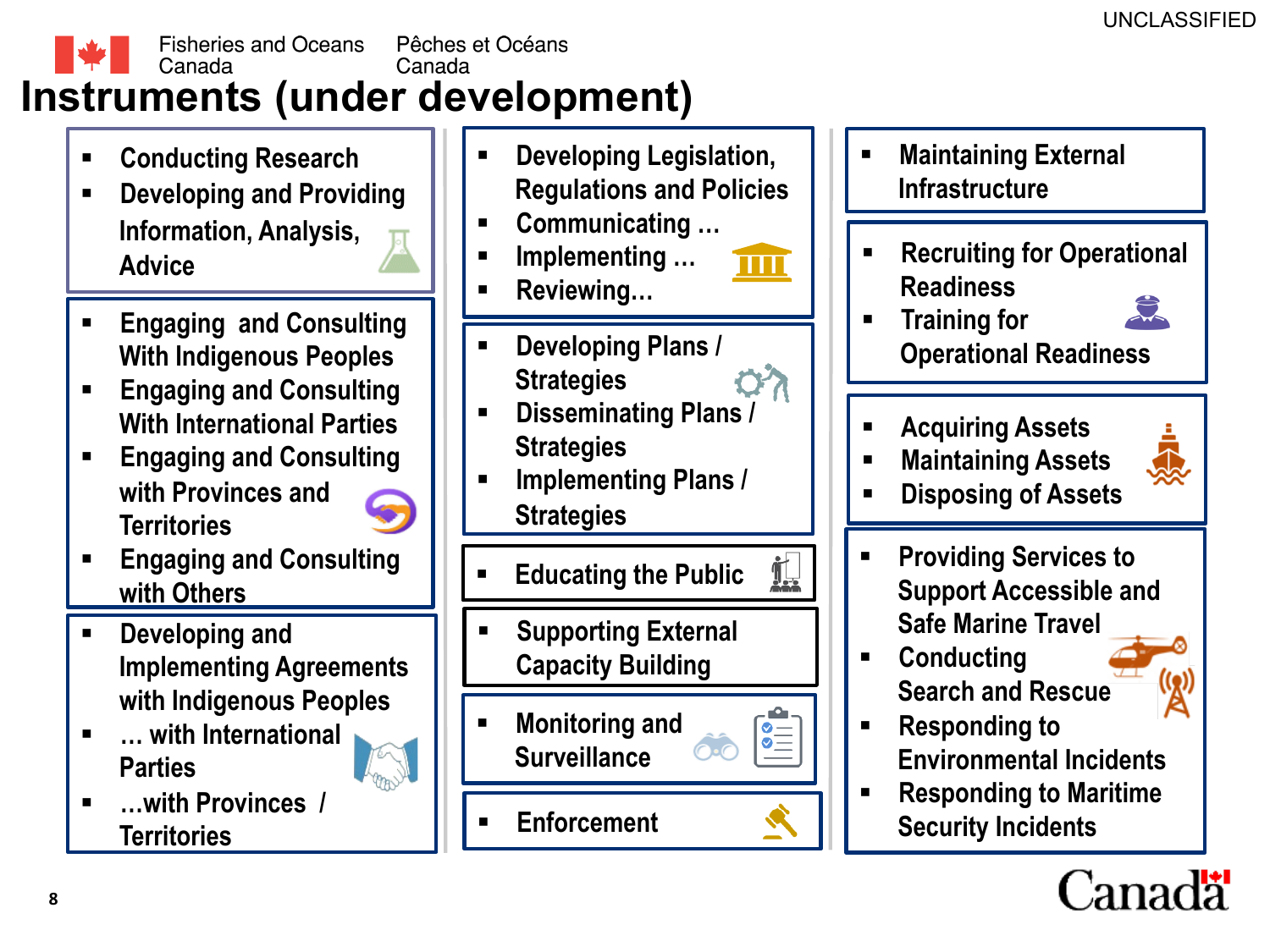

## **Linking Programs, Results and Financial Data**

The Department will link Departmental Results and financial data by identifying

- 1) What instruments are used by Programs
- 2) How much is expended on each instrument used (through the Business Line)

|                                                   |                                                                |                                 | NEW INFORMATION                                                         |                                                      |  |
|---------------------------------------------------|----------------------------------------------------------------|---------------------------------|-------------------------------------------------------------------------|------------------------------------------------------|--|
| <b>Program</b>                                    | <b>Departmental</b><br><b>Result</b>                           | Program<br><b>Business Line</b> | <b>Instruments</b><br>funded through<br>the BL                          | <b>Expenditures</b><br>for each<br><b>instrument</b> |  |
| P <sub>01</sub><br><b>Fisheries</b><br>Management | 1.1 Canadian<br><b>Fisheries are</b><br>Sustainably<br>Managed | <b>Business Line</b>            | Developing<br>Plans and<br><b>Strategies</b>                            | \$XXXX                                               |  |
|                                                   |                                                                |                                 | Developing<br>Legislation,<br><b>Regulations and</b><br><b>Policies</b> | \$XXXX                                               |  |
|                                                   |                                                                |                                 | Engaging with<br>Indigenous<br>Peoples                                  | \$XXXX                                               |  |
|                                                   |                                                                |                                 |                                                                         |                                                      |  |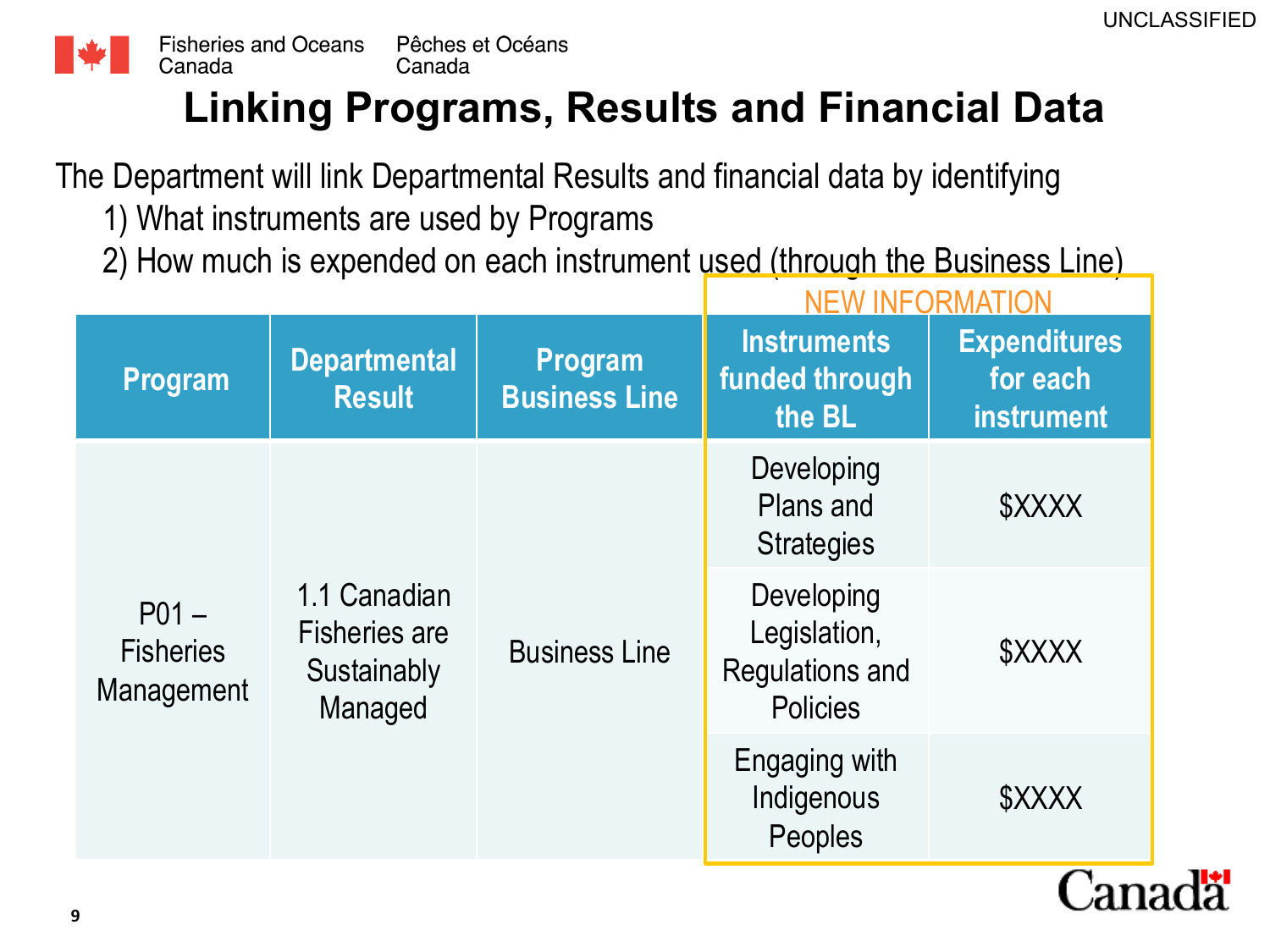

### **Linking to Results in the Financial System: Multi-Phased Approach**

A multi-phased approach has been proposed to link results to financial data:

> Existing financial codes will be mapped or allocated to Departmental Results and Instruments

**Phase 2 Approx. 2020-21** 

**Phase 1** 

**2018-19** to

**2019-20** 

Based on outcomes of Phase 1, new financial codes may be created to link financial information to Departmental Results, ideally coinciding with SAP implementation 

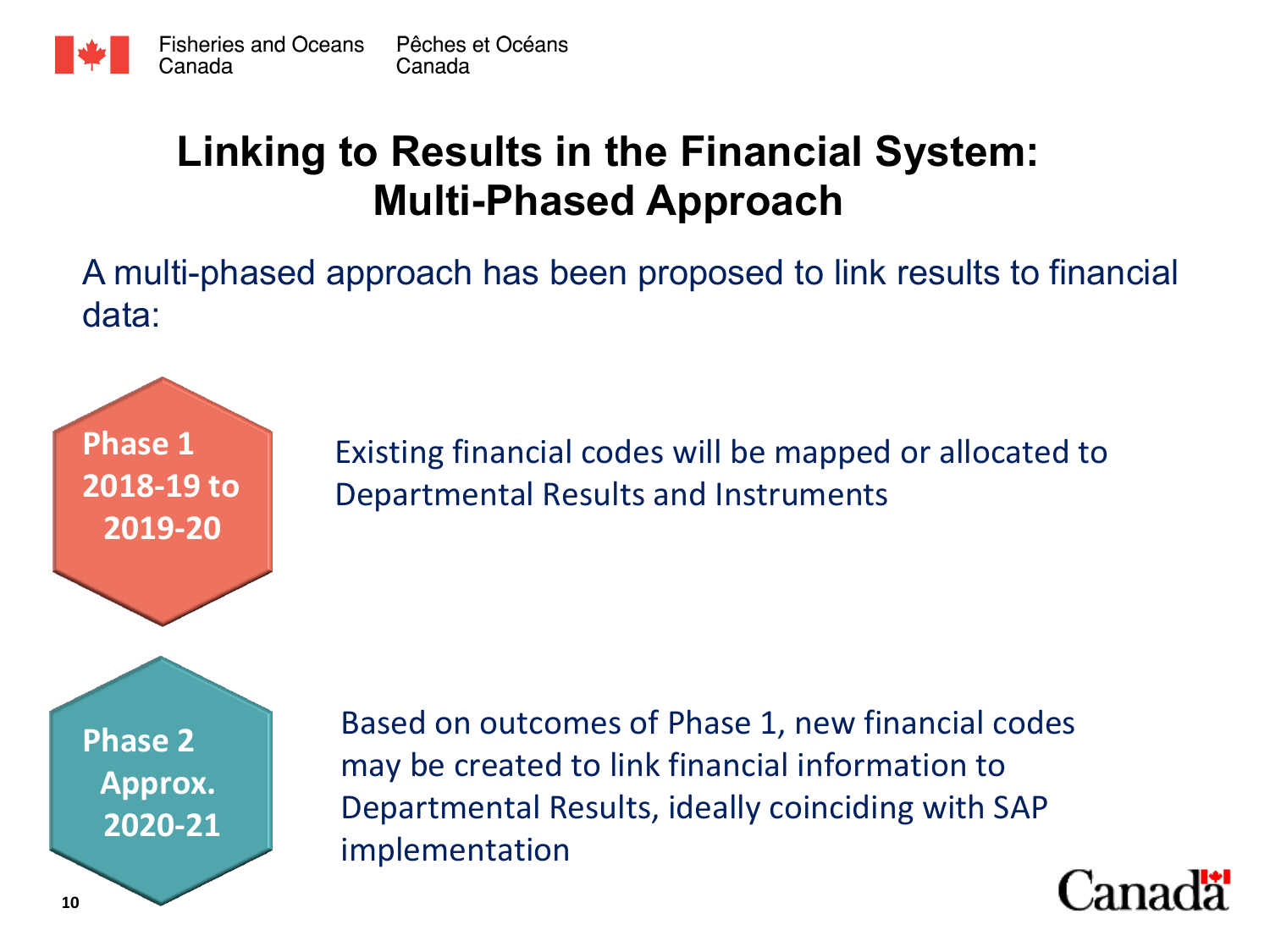

## **Results Reviews**

### **Situation**

- § Limited information comparing effectiveness, and use of resources, of departmental activities across programs and regions
- Numerous past reviews at DFO have all used programs, organization structures as their frame. Need a new approach to learn something new



### **Approach**

- § Horizontal review of the actions being used to achieve results and their associated resources
- § Leveraging existing knowledge (e.g., reviews, evaluations, financial and administrative data, etc.) to minimize burden on programs
- § Consulting with programs and regions



### **Deliverables**

- § Information on resources associated with different types of actions taken by the department
- § Options on improvements to achieving results and/or resource allocations/reallocations
- Effective / innovative practices in program delivery to disseminate across program/regions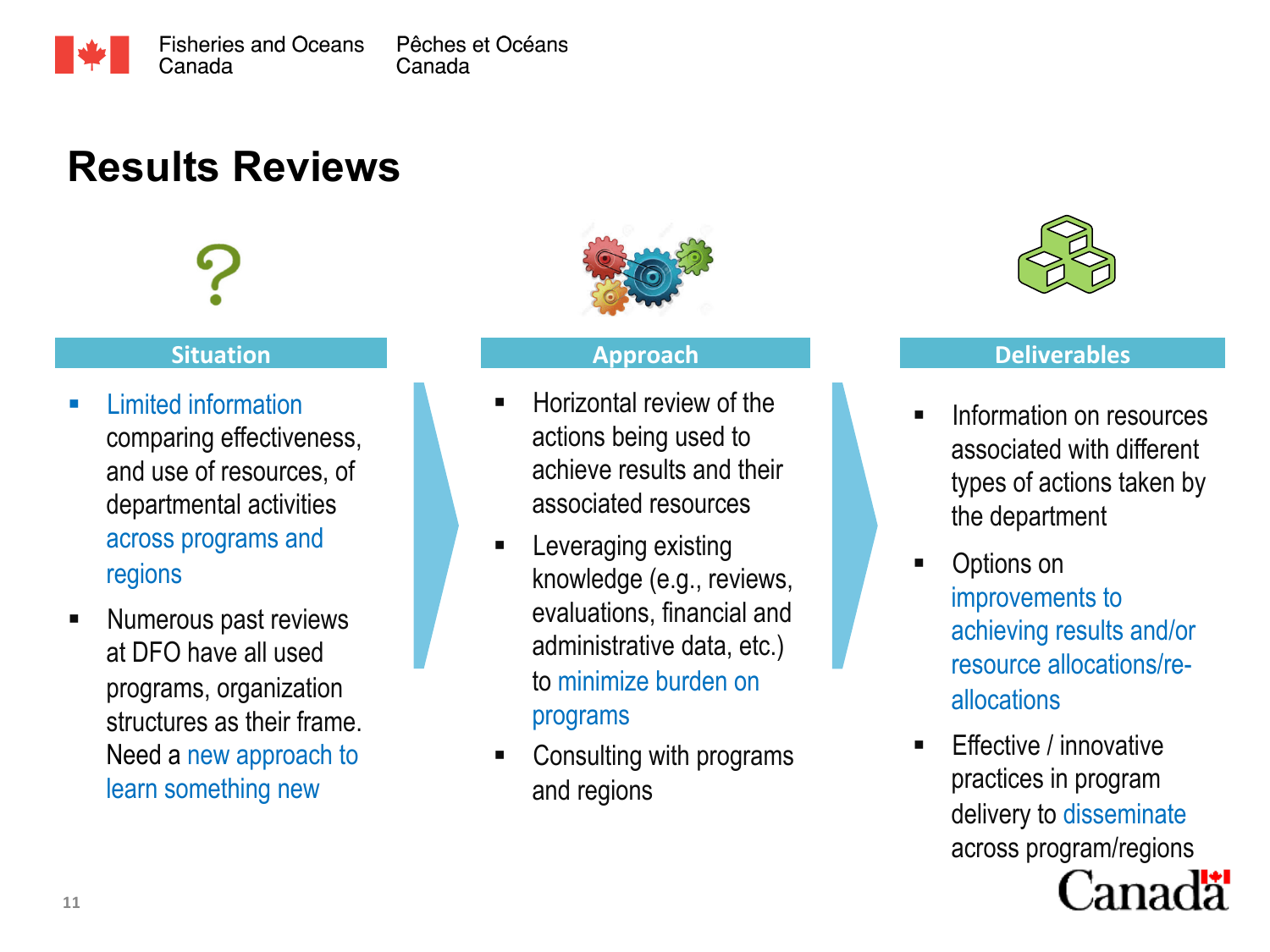

### **Results Reviews are…**

Structured assessments of an **instrument**

Horizontal across programs and regions

Estimated to take between 3 and 6 months to complete, depending on the complexity of the instrument

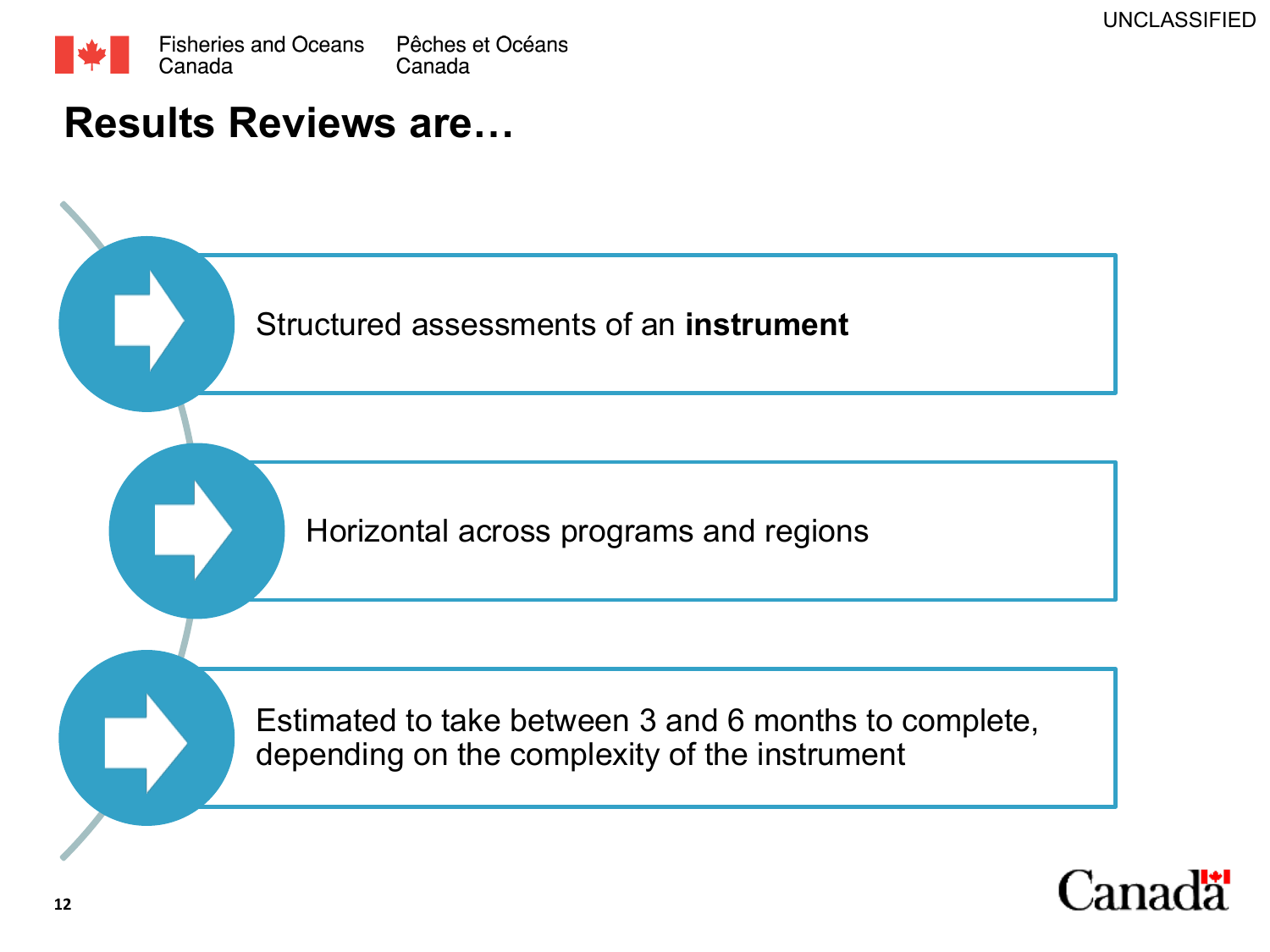

### **Les principes des examens de résultats**



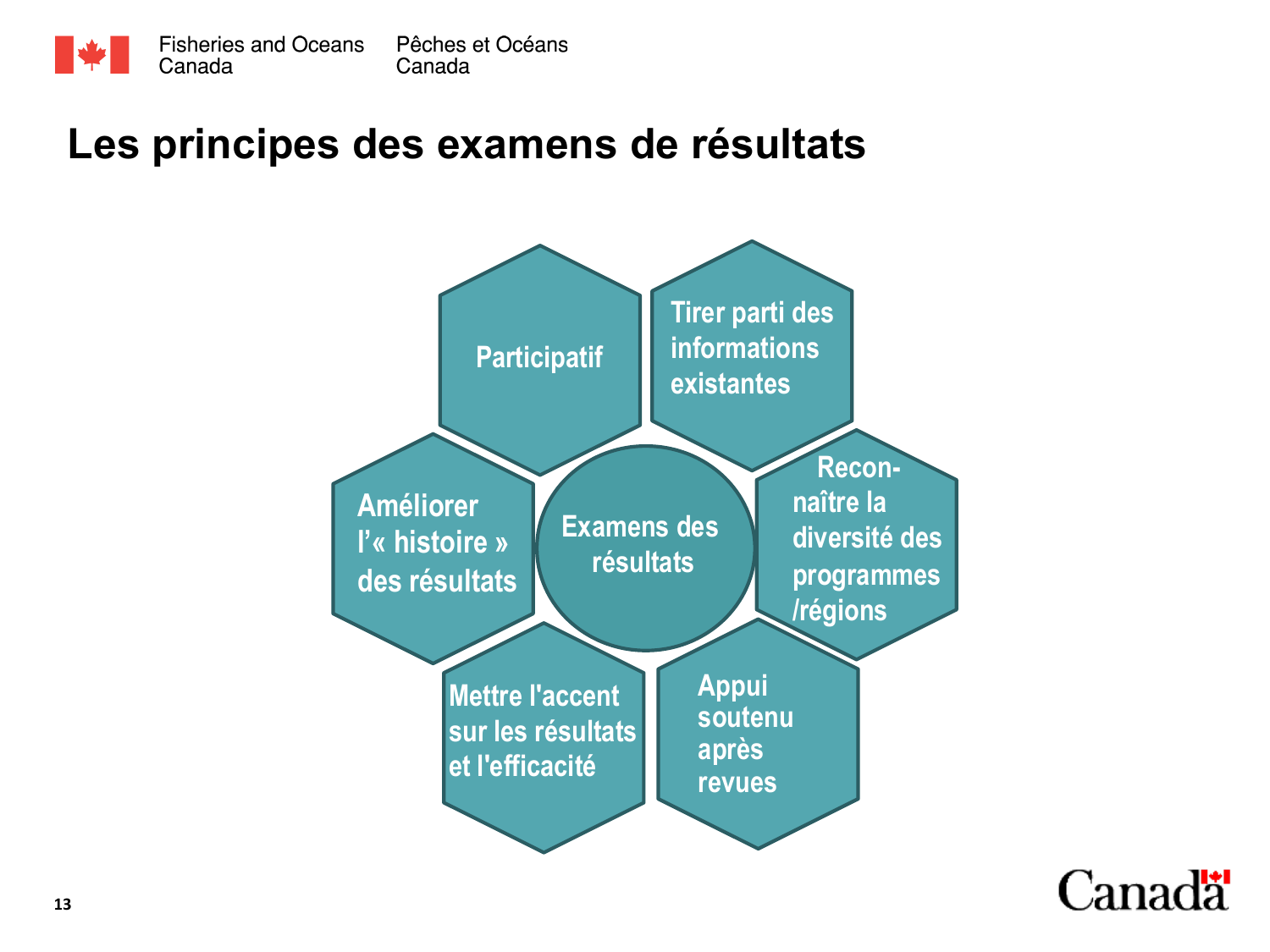

### **Proposed Process for Typical Results Review**

| <b>Scope</b>                                                                     | <b>Cost</b>                                                                                   | <b>Review</b>                                                                                                | Interviews                                                                                              | <b>Consolidate</b>                                                                                   | <b>Present</b>                                                               |
|----------------------------------------------------------------------------------|-----------------------------------------------------------------------------------------------|--------------------------------------------------------------------------------------------------------------|---------------------------------------------------------------------------------------------------------|------------------------------------------------------------------------------------------------------|------------------------------------------------------------------------------|
| <b>Initial</b><br>meetings<br>with DGs<br>and staff of<br>implicated<br>programs | Using<br>financial<br>data and<br>allocations,<br>estimate<br>resources<br>associated<br>with | <b>Review</b><br>existing<br>documents<br>(e.g.<br>evaluations,<br>past reviews,<br>PIPs) and,<br>as needed, | Understand<br>how<br><b>instruments</b><br>are used<br>across<br>regions and<br>programs,<br>and assess | Organize<br>workshops<br>with<br>program<br>stakeholders<br>to identify /<br>share best<br>practices | <b>Identify</b><br>and<br>present<br>options to<br>senior<br>manage-<br>ment |
| 14                                                                               | <i>instruments</i>                                                                            | analyze<br>administra-<br>tive data                                                                          | whether<br><i>instruments</i><br>achieve<br>results in an<br>effective<br>and efficient<br>manner       | and lessons<br>learned<br>across<br>regions and<br>programs<br>(workshops)                           | <b>Canada</b>                                                                |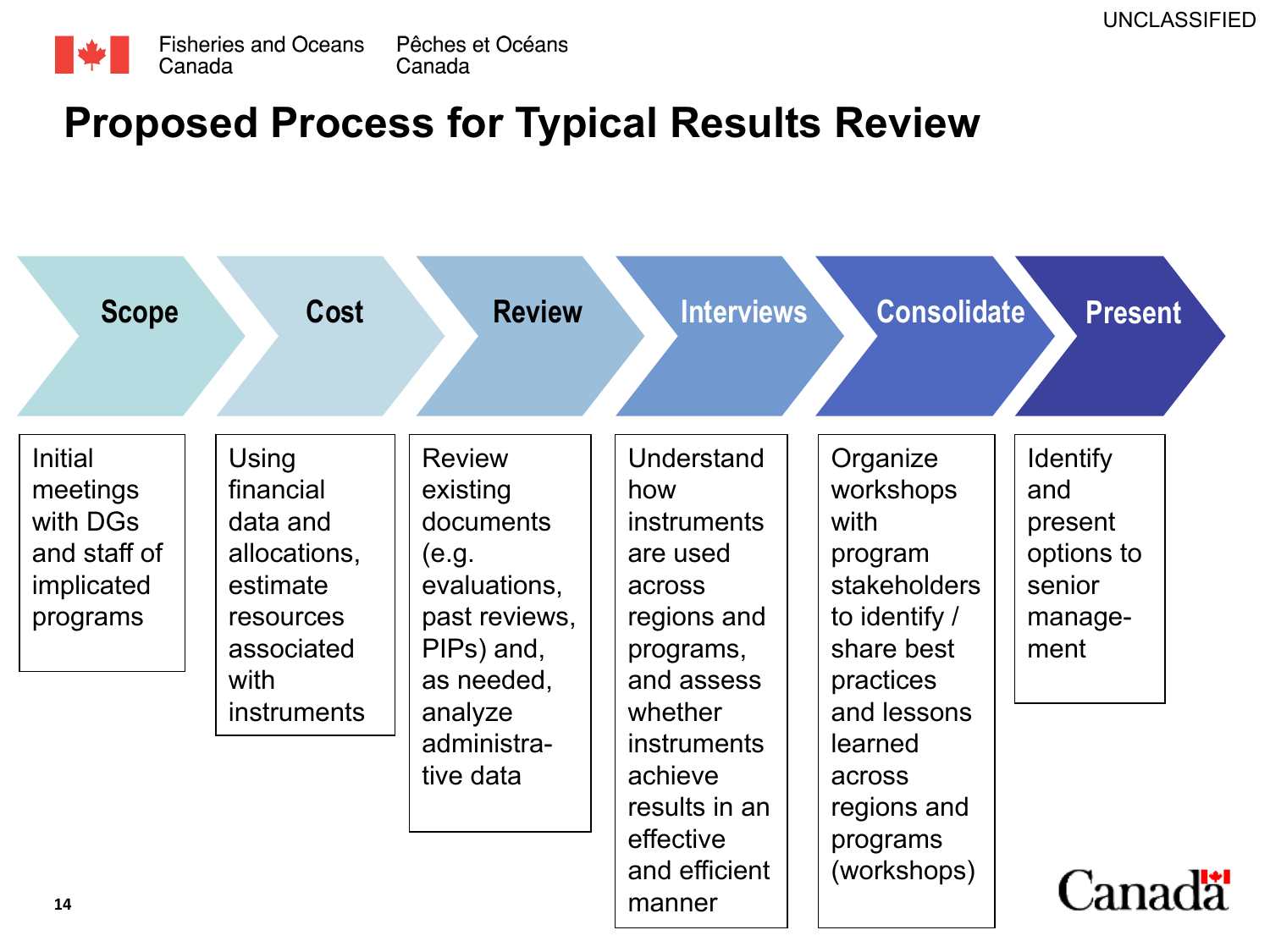

### **Discussion**

• What are other departments doing to support analysis of how results are being achieved and the resources being used to achieve them?